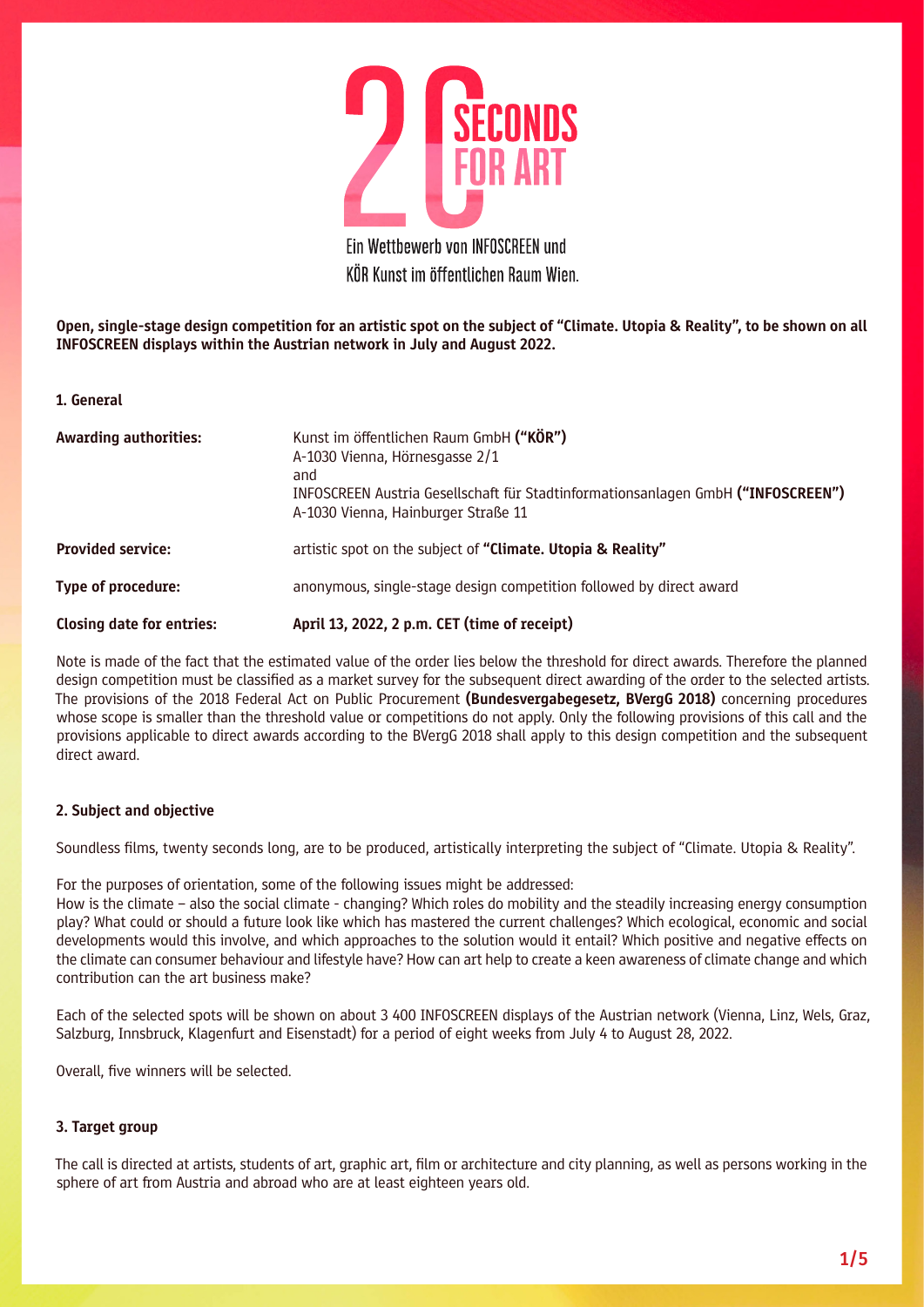

INFOSCREEN shows its program in public space and thus addresses a heterogeneous and widely diversified group of viewers, including children. This is why content which offends religious sentiment or contains violence or sex cannot be a subject of the spots. KÖR and INFOSCREEN are entitled to exclude spots from participating in the competition if they consider these to contain non-admissible content.

# 4. Submission

Participants in this competition are requested to upload their spot online in digital form to the subsite created especially for the occasion: www.koer.or.at/en/20secondsforart. All other information can also be found at this address.

### 5. Technical requirements for the spot

### a) Format for online submission

Length of the video: 20 seconds Frame rate: 25 frames per second Format: MP4 movie with H264 Codec

### b) Formats for presentation on INFOSCREEN (only applies to selected winners of the competition)

Aspect ratio: 16:9, width 1024 pixels, height 576 pixels Color mode: RGB Resolution: 150–200 dpi Final format: wmv

AVI: resolution 1024 x 576 pixels Frame rate: 25 frames per second, progressive Uncompressed video

Aspect ratio: 16:9 File size: max. 10 MB No sound

QuickTime: resolution 1024 x 576 pixels Frame rate: 25 frames per second, progressive QuickTime for Windows, uncompressed

MPEG-2: resolution 1024 x 576 pixels Frame rate: 25 frames per second, progressive Data rate: 8000 kb/s

SWF: only as JPG or PNG sequences (SWF may be supplied as control file)

# c) Text formats

To guarantee that your information can be read on all screens without any difficulties, your text elements must be 40 points at least. (This figure refers to our standard resolution 1024x576 px with 72 dpi.)

### d) Animation

Cross-fades, movements, and effects take up a certain amount of time. As a rule of thumb, it takes at least 3 seconds to catch the depiction of a freeze image. Each cross-fade etc. takes up to 1 second of the spot.

### 6. Schedule

|                 | Period of presentation: 8 weeks, from July 4 to August 28, 2022            |
|-----------------|----------------------------------------------------------------------------|
| Award ceremony: | at the end of October 2022, as part of the INFOSCREEN VIENNALE film brunch |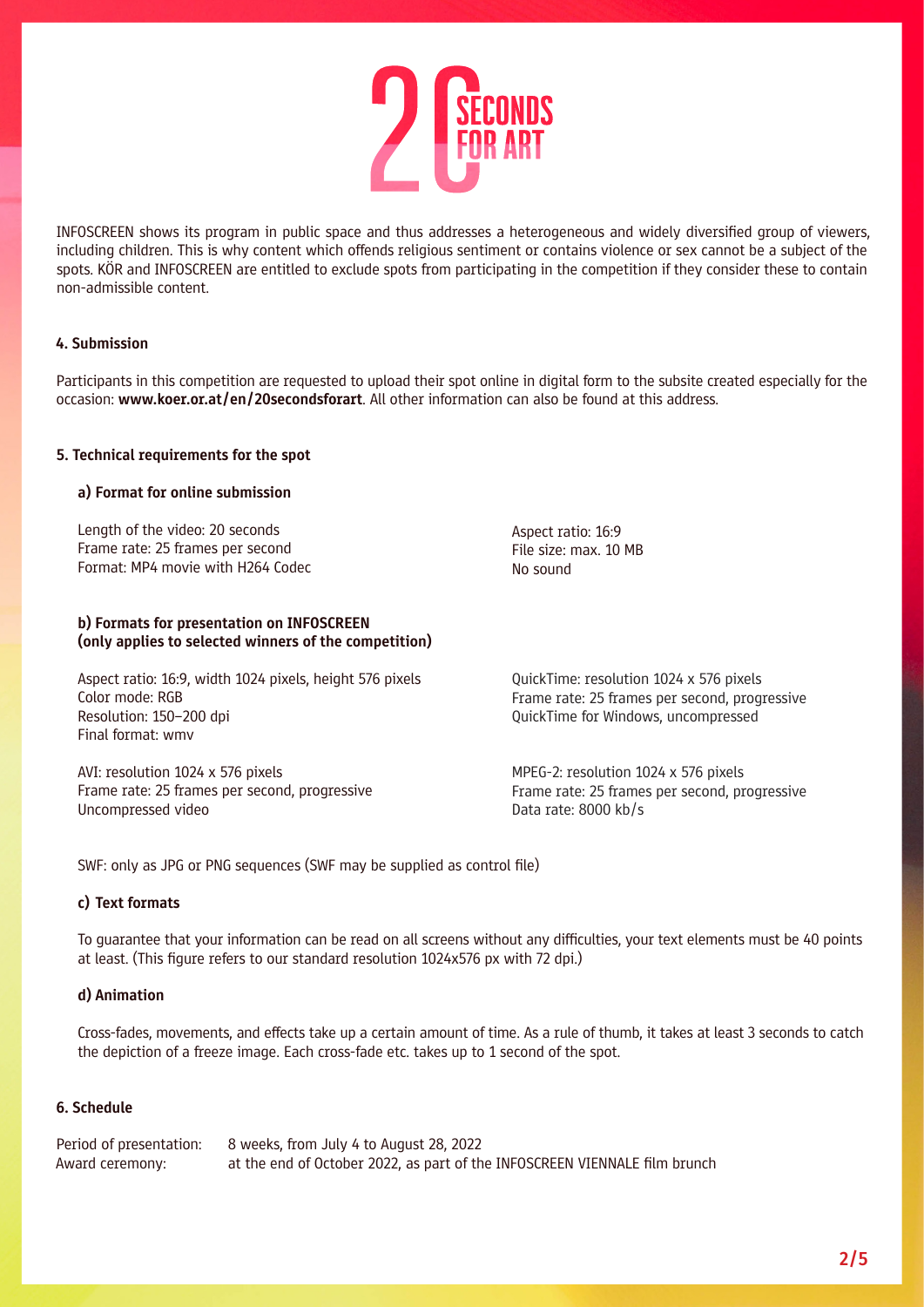

# 7. Place of presentation

In 1998, INFOSCREEN established a media genre of its own in Austria. Since then, an intelligent program has helped its viewers in subway stations, on trams, and on buses to while away the time they wait for transportation or spend travelling from one place to another. INFOSCREEN is to be found where the highest degree of attention for its program is granted: in public transit and its access areas. This makes INFOSCREEN the only digital news and information medium in public space with an audience running into millions in Austria. The daily changing program is currently shown on about 3 400 INFOSCREEN displays in subway stations, trams, and buses.

# 8. Presentation of the winners' spots on INFOSCREEN displays

Five-second opener by INFOSCREEN and KÖR followed by a twenty-second spot, frequency: every seven minutes

#### 9. Course of the procedure

#### a) Type of procedure

Anonymous design competition for an artistic spot on the subject of "Climate. Utopia & Reality" followed by direct awarding.

#### b) Course of the procedure

- 1 The participants in the competition are requested to upload their spot in digital form (see item 5 "Technical requirements for the spot") to the subsite created especially for the occasion: www.koer.or.at/en/20secondsforart by April 13, 2022, 2 p.m. CET, and to fill in a project description and the contact form.
- 2 Any spots which do not meet the technical requirements of this call (see item 5) will not be considered further. Similarly, any submissions by persons who do not meet the requirements of this call (see item 3) will not be considered further. They will not be notified separately about not being considered.
- 3 In the event that more than 50 spots are uploaded to the subsite specified above, the jury members will make a remote advance selection of works (short list), which will then be assessed in the jury meeting. Advance selection is based on the following criteria:
	- artistic quality
	- fulfilment of the objective of the call (visualization of the topic "Climate. Utopia & Reality")
- 4 The spots which have been uploaded by the participants in the competition will be appraised in a jury meeting in late May/ early June, 2022 based on the specified appraisal criteria and the five winners will be selected.
- 5 The selection of the winners will be based on the following appraisal criteria; each of the appraisal criteria have the same weight and appraisal will be conducted based on the Austrian system of school grades: - artistic quality
	- fulfilment of the objective of the call (visualization of the topic "Climate. Utopia & Reality")
- 6 The winners will be notified in time following their selection and receive the order by direct award. The agreement shall be entered into by and between the respective winners and KÖR/INFOSCREEN. The submission documents shall not be returned. Except for the five winners, the other participants in the competition shall not be notified in person.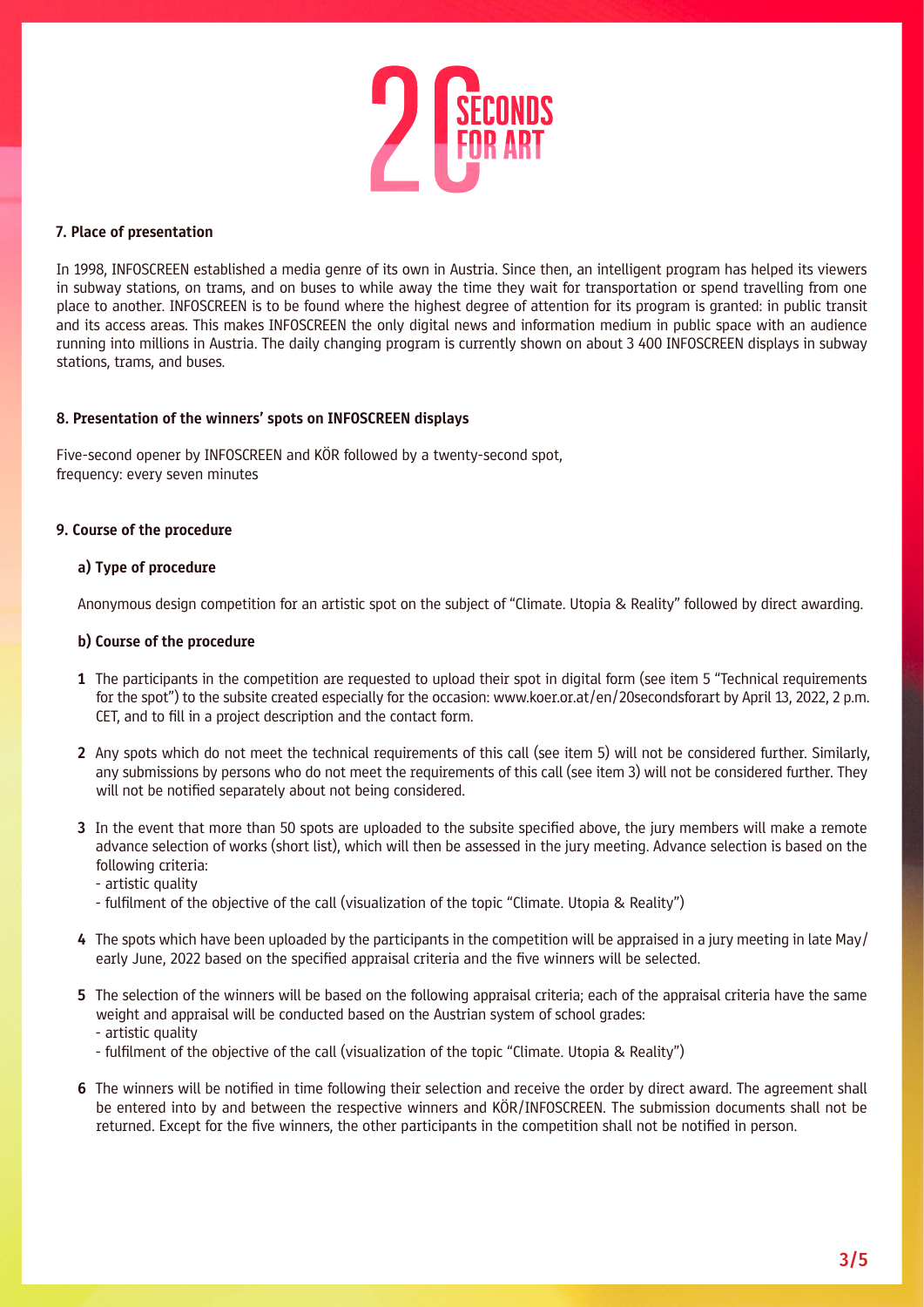

# 10. Jury

The jury comprises the following experts, who will provide the subject with greater presence. KÖR reserves the right to make any changes in the composition:

Gerald Bast, Rector University of Applied Arts, Vienna Wolfgang Kindermann, Creative Director (Agentur Merkle), Author Cornelia Offergeld, Curatorial Director KÖR, Kunst im öffentlichen Raum Wien Stefanie Paffendorf, INFOSCREEN Director Editorial Department **Oliver Ressler, artist and movie maker** Eva Sangiorgi, Director VIENNALE. Vienna International Filmfestival

# 11. Granting of rights

# a) Rights to the spots

Only the participants in the competition shall enjoy any and all intellectual property rights to the uploaded spots. They shall be the only ones – except for the rights granted in the following – who are entitled to dispose of them. By uploading a spot, the artist grants KÖR and/or INFOSCREEN the right to reproduce the film in the required number for the jury members and send it to them for the jury meeting.

Regarding the award-winning spots, the participants in the competition shall grant the rights described in the following:

# b) Granting of rights

By uploading spots according to item 5, the participants in the competition irrevocably grant KÖR and INFOSCREEN the unrestricted right in terms of subject matter, space and time to exploit the spots. KÖR and INFOSCREEN shall be entitled to exploit the spots in any type of use currently known or which becomes known in the future either themselves or via third parties and make them known by publishing them, particularly reproducing, disseminating, transferring or showing them in a wireless or wired form, presenting them and making them available ("right of exploitation"). With exploitation of a spot, the participant in the competition shall in each case be named as the creator. KÖR and INFOSCREEN shall be entitled especially without any payment obligation to show, disseminate, reproduce or publish the uploaded spots in other forms such as advertising announcements or reports about the competition, whether in their own or other publications, fully or shortened, and use them for advertising purposes. Any exploitation of the spots which exceeds this scope, is financially profitable or for advertising and pursues purposes other than presenting the competition or the activities of KÖR or INFOSCREEN shall be excluded from this right of exploitation and shall require a separate agreement.

#### c) Declaration of participants in the competition

The participants in the competition declare to be the sole creators of the spots and the materials required for them and/or be equipped with the necessary rights to submit the spot and transfer the rights to the work to KÖR and INFOSCREEN, and specifically not to have removed any parts unlawfully from the content of other works within the meaning of the Copyright Act *(Urheberrechtsgesetz)*, and also to have any and all required permits and approvals of depicted persons or works of art. The participants in the competition shall indemnify and hold KÖR and INFOSCREEN harmless in case any claims are raised by third parties due to alleged violations of rights resulting from the use of the spots as part of the granting of rights including any lawyers' and court fees.